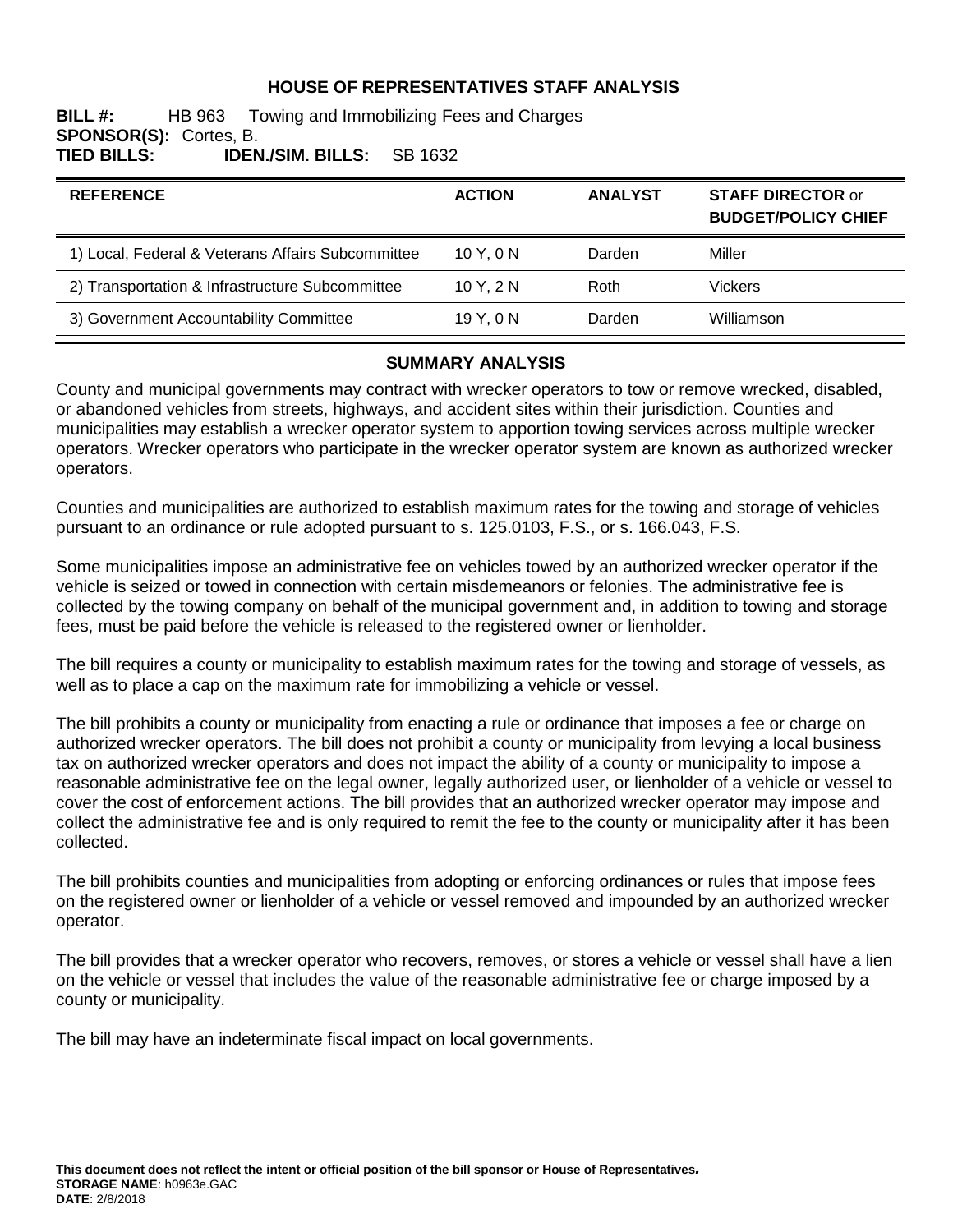### **FULL ANALYSIS**

# **I. SUBSTANTIVE ANALYSIS**

# A. EFFECT OF PROPOSED CHANGES:

### **Present Situation**

### County and Municipal Wrecker Operator Systems

A county or municipal government may contract with one or more wrecker operators to tow or remove wrecked, disabled, or abandoned vehicles from streets, highways, and accident sites.<sup>1</sup> After the establishment of such contract(s), the county or municipality must create a "wrecker operator system" to apportion towing assignments between the contracted wrecker services. This apportionment may occur though the creation of geographic zones, a rotation schedule, or a combination of those methods.<sup>2</sup> Any wrecker operator that is included in the wrecker operator system is an "authorized" wrecker operator" in the jurisdiction, while any wrecker operation not included is an "unauthorized wrecker operator."<sup>3</sup>

Unauthorized wrecker operators are not permitted to initiate contact with the owner or operator of a wrecked or disabled vehicle.<sup>4</sup> If the owner or operator initiates contact, the unauthorized wrecker operator must disclose in writing, before the vehicle is connected to the towing apparatus:

- His or her full name;
- Driver license number;
- That he or she is not a member of the wrecker operator system;
- That the vehicle is not being towed for the owner's or operator's insurance company or lienholder;
- Whether he or she has an insurance policy providing \$300,000 in liability coverage and \$50,000 in on-hook cargo coverage; and
- $\bullet$  The maximum charges for towing and storage.<sup>5</sup>

The unauthorized wrecker operator must disclose this information to the owner or operator in the presence of a law enforcement officer if an officer is present at the scene of the accident.<sup>6</sup>

It is a second degree misdemeanor for an unauthorized wrecker operator to initiate contact or to fail to provide required information after contact has been initiated.<sup>7</sup> An unauthorized wrecker operator misrepresenting his or her status as an authorized wrecker operator commits a first degree misdemeanor.<sup>8</sup> In either instance, the unauthorized wrecker operator's wrecker, tow truck, or other motor vehicle used during the offense may be immediately removed and impounded.<sup>9</sup>

Unauthorized wrecker operators also are prohibited from monitoring police radios to determine the location of wrecked or disabled vehicles.<sup>1</sup>

- 6 *Id*.
- 7 *Id.*

<sup>&</sup>lt;sup>1</sup> Section 323.002(1)(c), F.S. The definition of "vehicle" does not include a vessel or trailer intended for the transport on land of a vessel. *See* s. 320.01, F.S. (defining "motor vehicle" for the purpose of issuance of motor vehicle licenses and separately defining a "marine boat trailer dealer" as a person engaged in "business of buying … trailers specifically designed to be drawn by another vehicle and used for the transportation on land of vessels.")

<sup>2</sup> *Id.*

<sup>&</sup>lt;sup>3</sup> Section 323.002(1)(a)-(b), F.S.

Section 323.002(2)(b), F.S.

 $5$  Section 323.002(2)(c), F.S.

<sup>8</sup> Section 323.002(2)(d), F.S.

<sup>&</sup>lt;sup>9</sup> Section 323.002(2)(c) and (d), F.S.

 $^{10}$  Section 323.002(2)(a), F.S.

**STORAGE NAME**: h0963e.GAC **PAGE: 2 DATE**: 2/8/2018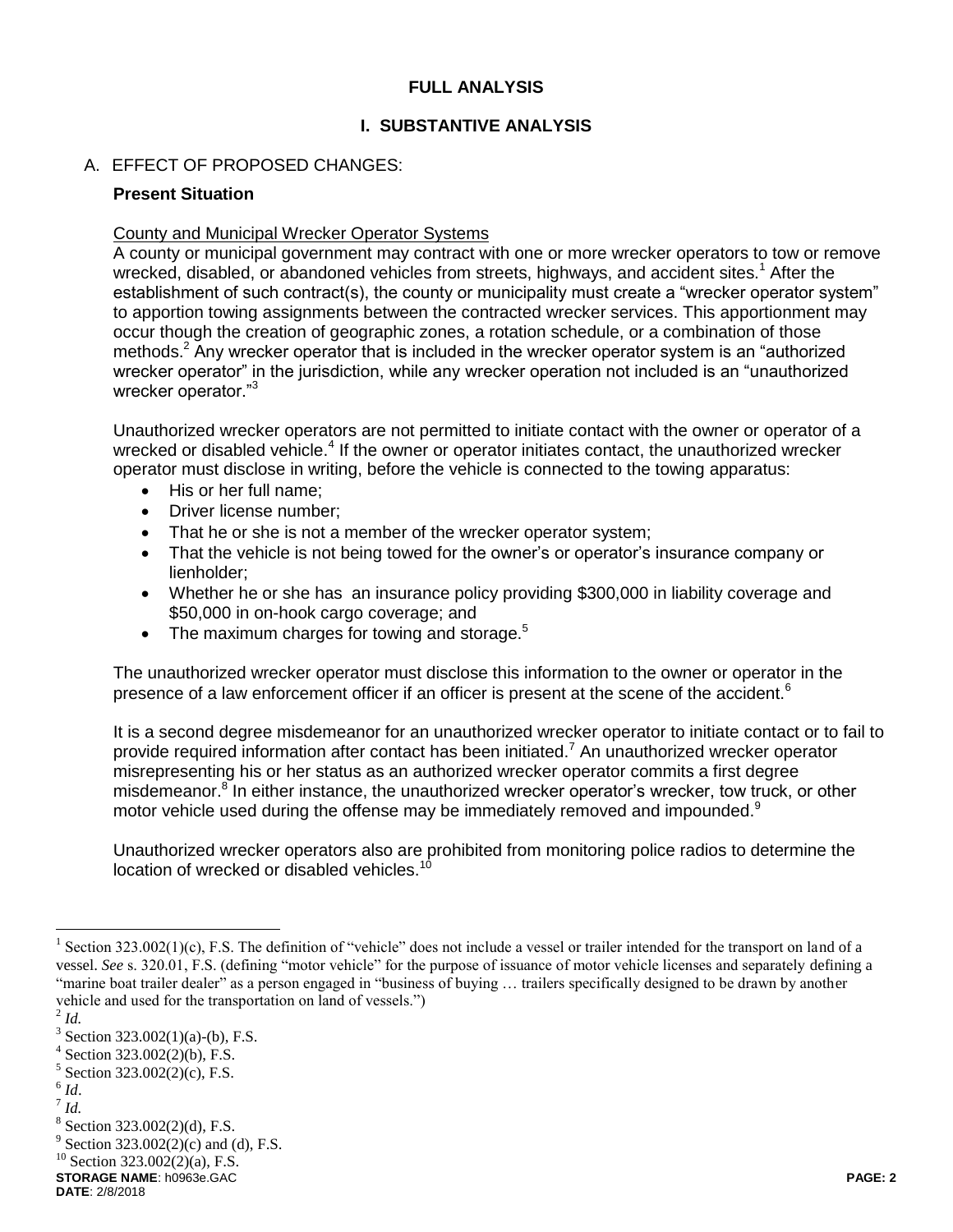Counties must establish maximum rates for the towing of vehicles removed from private property, as well as the towing and storage of vehicles removed from the scene of an accident or where the vehicle is towed at the request of a law enforcement officer. Municipalities are also authorized to adopt maximum rate ordinances. If a municipality enacts an ordinance to establish towing fees, the county ordinance will not apply within the municipality.<sup>11</sup> A county or municipality may not establish rates, including a maximum rate, for the towing of vessels. $^{12}$ 

# Vehicle Holds, Wrecker Operator Storage Facilities, and Liens

An investigating agency may place a hold on a motor vehicle stored within a wrecker operator's storage facility for up to five business days.<sup>13</sup> A hold may be applied when the officer has probable cause to believe the vehicle:

- Should be seized under the Florida Contraband Forfeiture Act or Ch. 379, F.S.;
- Was used as the means of committing a crime;
- Is evidence that tends to show a crime has been committed; or
- Was involved in a traffic accident resulting in death or personal injury.<sup>14</sup>

An officer may also apply a hold when the vehicle is impounded pursuant to ss. 316.193 or 322.34, F.S., and when the officer is complying with a court order.<sup>15</sup> The hold must be in writing and include the name and agency of the law enforcement officer placing the hold, the date and time the hold is placed on the vehicle, a general description of the vehicle, the specific reason for the hold, the condition of the vehicle, the location where the vehicle is being held, and the name and contact information for the wrecker operator and storage facility.<sup>16</sup>

The investigating agency must inform the wrecker operator within the five-day holding period if the agency intends to hold the vehicle for a longer period of time.<sup>17</sup> The vehicle owner is liable for towing and storage charges for the first five days. If the vehicle will be held beyond five days, the investigating agency may choose to have the vehicle stored at a designated impound lot or to pay for storage at the wrecker operator's storage facility.<sup>18</sup>

A wrecker operator or other person engaged in the business of transporting vehicles or vessels who recovers, removes, or stores a vehicle or vessel, possesses a lien on the vehicle or vessel for a reasonable towing fee and storage fee if the vehicle or vessel is removed upon instructions from:

- The owner of the vehicle or vessel;
- The owner, lessor, or authorized person acting on behalf of the owner/lessor of property on which the vehicle or vessel is wrongly parked (as long as the removal is performed pursuant to s. 715.07, F.S.);
- The landlord or authorized person acting on behalf of a landlord, when the vehicle or vessel remains on the property after the expiration of tenancy and the removal is performed pursuant to s. 83.806, F.S., or s. 715.104, F.S.; or
- Any law enforcement agency.<sup>19</sup>

# Authority for Local Governments to Charge Fees

Counties and municipalities do not have authority to levy taxes, other than ad valorem taxes, except as provided by general law.<sup>20</sup> However, local governments possess the authority to impose user fees or

<sup>&</sup>lt;sup>11</sup> Sections 125.0103(1)(c) and 166.043(1)(c), F.S.

<sup>12</sup> *Compare* 125.0103(1)(c), F.S. (requiring a county to establish maximum rates for towing of vehicles) *with* s. 715.07, F.S. (towing of vehicles or vessels parked on private property).

 $13$  Section 323.001(1), F.S.

<sup>&</sup>lt;sup>14</sup> Section 323.001(4)(a)-(e), F.S.

<sup>&</sup>lt;sup>15</sup> Section 323.001(4)(f)-(g), F.S.

<sup>&</sup>lt;sup>16</sup> Section 323.001(5), F.S.

 $17$  Section 323.001(2), F.S.

Section 323.001(2)(a)-(b), F.S.

<sup>&</sup>lt;sup>19</sup> Section 713.78(2), F.S.

 $20$  Art. VII, s. 1(a), Fla. Const.

**STORAGE NAME**: h0963e.GAC **PAGE: 3**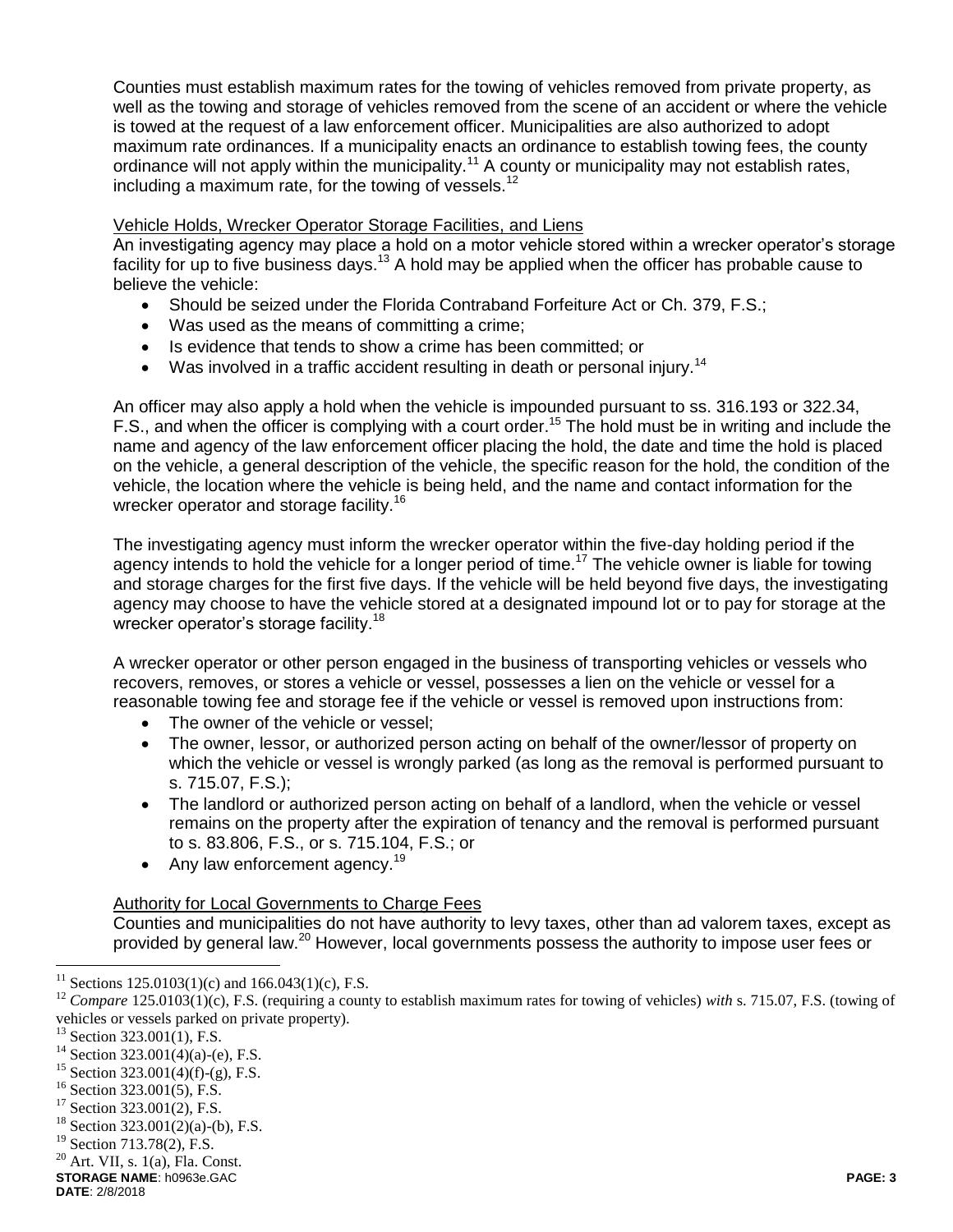assessments by local ordinance as such authority is within the constitutional and statutory home rule powers of local governments.<sup>21</sup> The key distinction between a tax and a fee is that fees are voluntary and benefit particular individuals in a manner not shared by others in the public.<sup>22</sup> On the other hand, a tax is a "forced charge or imposition, operating whether we like it or not and in no sense depends on the will or contract of the one on whom it is imposed."<sup>23</sup> Usually a fee is charged for the use of a service and is tied directly to the cost of maintaining the service. Money collected from a fee is not applied to uses other than to provide the service for which the fee is applied. An administrative fee for towing and storage services may be permissible to the extent the fee provides a specific benefit to vehicle owners.<sup>24</sup>

### Administrative Fees Related to Towing and Storage

Some municipalities charge administrative fees when a vehicle is towed in connection with certain misdemeanors or felonies.

The City of Sarasota seizes the vehicle of those arrested for crimes related to drugs or prostitution.<sup>25</sup> The registered owner of the vehicle is then given two options:

- The registered owner may request a hearing where the city must show by a preponderance of the evidence that the vehicle was used to facilitate the commission of an act of prostitution or any violation of ch. 893, F.S., the Florida Comprehensive Drug Abuse Prevention and Control Act. The owner may post a bond equal to the civil penalty (\$500.00), hearing costs (\$50.00), and towing and storage fees (\$125.00 plus \$25.00 per day) to receive the vehicle back pending the outcome of the hearing, or the owner may leave the vehicle in impound, incurring additional fees.
- The registered owner may waive the right to a hearing and pay the civil penalty (\$500.00).

If the registered owner of the vehicle is unable to pay the administrative penalty within 35 days, the city disposes of the vehicle. The City of Bradenton uses the same process and rate structure.<sup>26</sup>

Other municipalities have enacted ordinances charging an administrative fee for any vehicle impoundment associated with an arrest. For example, the City of Sweetwater imposes an "impoundment administrative fee" on all vehicles seized incident to an arrest. The fee is \$500 if the impoundment stems from a felony arrest and \$250 if the impoundment stems from a misdemeanor.<sup>27</sup>

The City of Winter Springs imposes an administrative fee for impoundment arising from 12 offenses enumerated in the authorizing ordinance, ranging from prostitution to dumping litter weighing more than 15 pounds.<sup>28</sup> The registered owner may request a hearing, either accruing additional storage fees pending the hearing or posting a bond equal to the amount of the administrative fee (\$550.00). If the registered owner waives the right to hearing, the administrative fee is reduced to \$250.00. These fees are payable to the city but are collected by towing companies.<sup>29</sup>

By contract, some municipalities require wrecker services to pay a monthly fee for serving as authorized wrecker operators. For example, the contract between the City of Sarasota and a wrecker

<sup>21</sup> *City of Boca Raton v. State,* 595 So. 2d 25, 30 (Fla. 1992).

<sup>22</sup> *City of Miami v. Quik Cash Jewelry & Pawn, Inc.,* 811 So.2d 756, 758 (Fla. 3rd DCA 2002).

<sup>23</sup> *Id*. at 758-59.

<sup>24</sup> *See Jasinski v. City of Miami*, 269 F. Supp. 2d 1341, 1348 (S.D. Fla. 2003).

<sup>25</sup> Sarasota Police Department, *Vehicle Seizure Program*, available at<http://www.sarasotapd.org/vehicle-seizure-program/> (last accessed Jan. 17, 2018).

<sup>&</sup>lt;sup>26</sup> Bradenton, Fla. Code of Ordinances, ch. 54, art. IV (2016).<br><sup>27</sup> Sweetwater, Fla. Code of Ordinances, ch. 42, 1, s. 42, 1(c) (2)

Sweetwater, Fla. Code of Ordinances, ch. 42-1, s. 42.1(c) (2017).

<sup>&</sup>lt;sup>28</sup> Winter Springs, Fla. Ordinance No. 2016-01 (effective October 23, 2016).

**STORAGE NAME**: h0963e.GAC **PAGE: 4** <sup>29</sup> Winter Springs, Fla. Notice of Right to Hearing Form. A copy of this form is attached as Appendix A.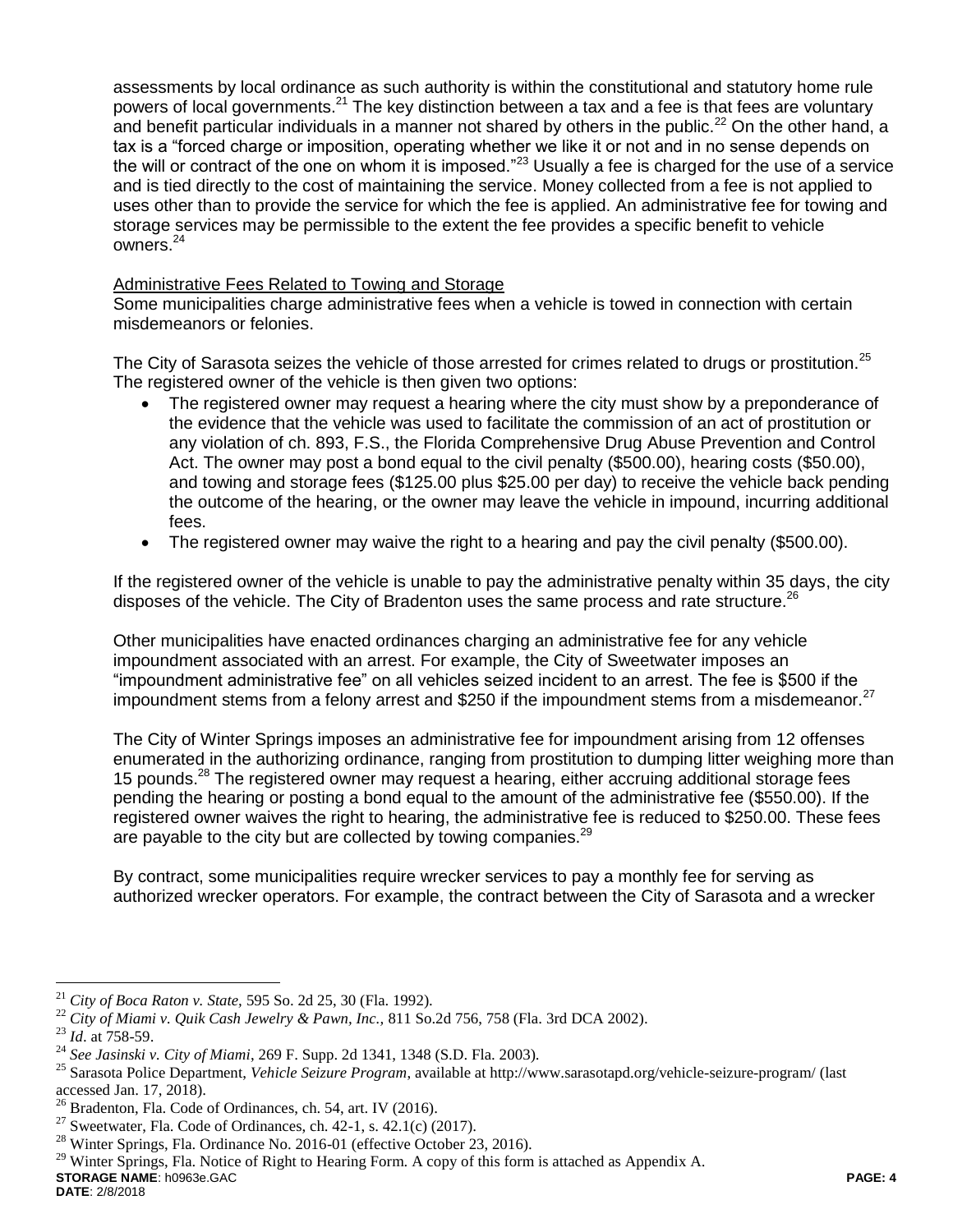operator requires the operator to pay the city \$10,151 per month for "the opportunity to provide" wrecker services, as well as \$500 for each impounded vehicle sold by the wrecker service. $^{30}$ 

# **Effect of Proposed Changes**

The bill authorizes a county or municipality to regulate the rates for the towing or immobilization of vessels. A county or municipality is required to establish a maximum rate that may be charged for the towing or immobilization of a vessel. The bill provides that the maximum rate to immobilize a vehicle or vessel may not exceed 20 percent of the maximum rate allowed by the county or municipality for towing a vehicle or vessel from private property. The bill defines immobilization as the act of rendering a vehicle or vessel inoperable by the use of a device such as a "boot," "club," "Barnacle," or any other device that renders the vehicle or vessel inoperable.

The bill prohibits a county or municipality from enacting a rule or ordinance that imposes a fee or charge on authorized wrecker operators. The prohibition would not impact the ability of the county or municipality to levy a business tax under ss. 205.0315, 205.033, or 205.0535, F.S. It also would not impact the ability of the county to impose a reasonable administrative fee or charge by ordinance on the legal owner of a vehicle if a county or municipal law enforcement officer has caused the owner's vehicle to be towed to and impounded at a facility owned by the county or municipality. The administrative fee imposed under this section may not exceed 25 percent of the maximum towing rate.

The bill authorizes an authorized wrecker operator or towing business to impose and collect the administrative fee and provides that the authorized wrecker operator or towing business is not required to remit the fee to the county or municipality until it is actually collected. The bill requires the administrative fee to be included as part of the lien on the vehicle or vessel held by the towing operator.

The bill also prohibits a county or municipality from adopting or enforcing an ordinance that imposes any charge, cost, expense, fine, fee, or penalty on the registered owner or lienholder of a vehicle removed and impounded by an authorized wrecker operator. This prohibition does not apply to a reasonable administrative fee or charge, limited to 25 percent of the maximum towing rate, to cover the cost of enforcement.

B. SECTION DIRECTORY:

| Section 1: | Amends s. 125.0103, F.S., requiring counties to establish maximum rates for the towing<br>of vessels and placing a cap on the maximum rate for immobilizing a vehicle or vessel.                         |
|------------|----------------------------------------------------------------------------------------------------------------------------------------------------------------------------------------------------------|
| Section 2: | Creates s. 125.01047, F.S., prohibiting counties from enacting ordinances imposing<br>specific fees and charges on authorized wrecker operators.                                                         |
| Section 3: | Amends s. 166.043, F.S., requiring municipalities to establish maximum rates for the<br>towing of vessels and placing a cap on the maximum rate for immobilizing a vehicle or<br>vessel.                 |
| Section 4: | Creates s. 166.04465, F.S., prohibiting municipalities from enacting ordinances imposing<br>specific fees and charges on authorized wrecker operators.                                                   |
| Section 5: | Amends s. 323.002, F.S., prohibiting counties and municipalities from imposing fees and<br>charges on the registered owner or lienholder of a vehicle removed and impounded<br>pursuant to Ch. 323, F.S. |
| Section 6: | Amends s. 713.78, F.S., providing that a wrecker operation has a lien for a reasonable<br>administrative fee or charge imposed by a county or municipality.                                              |

**STORAGE NAME**: h0963e.GAC **PAGE: 5 DATE**: 2/8/2018 <sup>30</sup> Agreement for Wrecker Towing and Storage Services, City of Sarasota and J&G WFR, Inc. dba Direct Towing. A copy of the relevant portions of the contract is attached as Appendix B.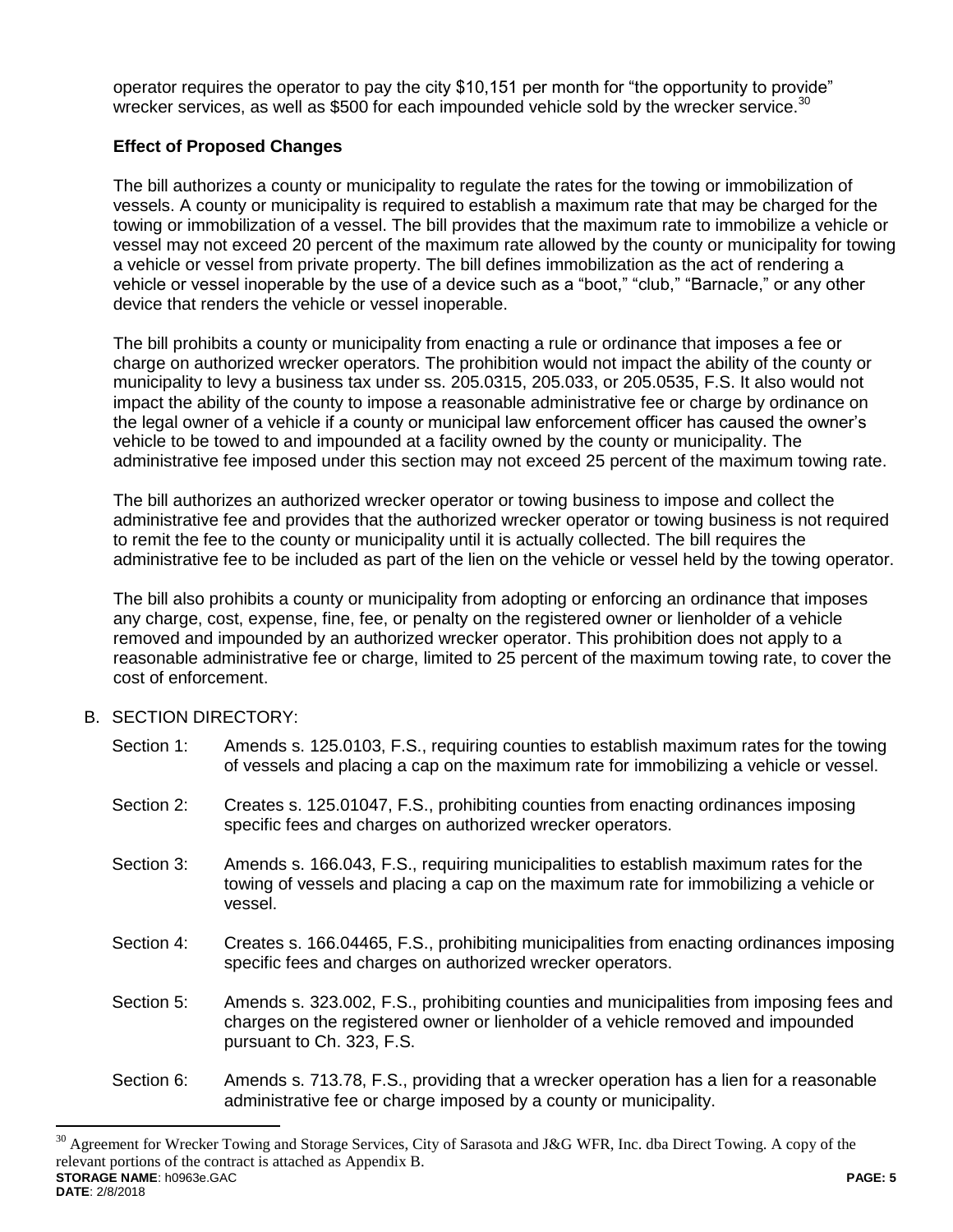Section 7: Provides that the bill takes effect July 1, 2018.

# **II. FISCAL ANALYSIS & ECONOMIC IMPACT STATEMENT**

- A. FISCAL IMPACT ON STATE GOVERNMENT:
	- 1. Revenues:

None.

2. Expenditures:

None.

- B. FISCAL IMPACT ON LOCAL GOVERNMENTS:
	- 1. Revenues:

The bill will have an indeterminate impact on local government revenue. The bill prohibits counties and municipalities from charging certain fees to authorized wrecker operators and towing companies that are currently charged by some jurisdictions, while authorizing the collection of administrative fees for the cost of enforcement.

2. Expenditures:

None.

C. DIRECT ECONOMIC IMPACT ON PRIVATE SECTOR:

The bill will reduce expenses for towing companies that are located in counties or municipalities currently charging a fee.

D. FISCAL COMMENTS:

None.

# **III. COMMENTS**

- A. CONSTITUTIONAL ISSUES:
	- 1. Applicability of Municipality/County Mandates Provision:

Not applicable. The bill does not appear to require counties or municipalities to spend funds or take action requiring the expenditure of funds; reduce the authority that counties or municipalities have to raise revenues in the aggregate; or reduce the percentage of state tax shared with counties or municipalities.

2. Other:

The Florida Constitution prohibits the passage of any law that would impair the obligation of contracts.<sup>31</sup> The bill does not appear to implicate this provision, as the bill does not address the enforcement of current contracts. The retroactive application of a statutory provision generally only occurs upon an express statement of intent by the Legislature and is limited to the extent retroactive application would impair a vested right, create a new obligation, or impose a new penalty.<sup>32</sup>

 $31\,$ Art. I, s. 10, Fla. Const.

**STORAGE NAME**: h0963e.GAC **PAGE: 6**  $32$  *Menendez v. Progressive Exp. Ins. Co, Inc.*, 35 So. 3d 873, 877 (Fla. 2010).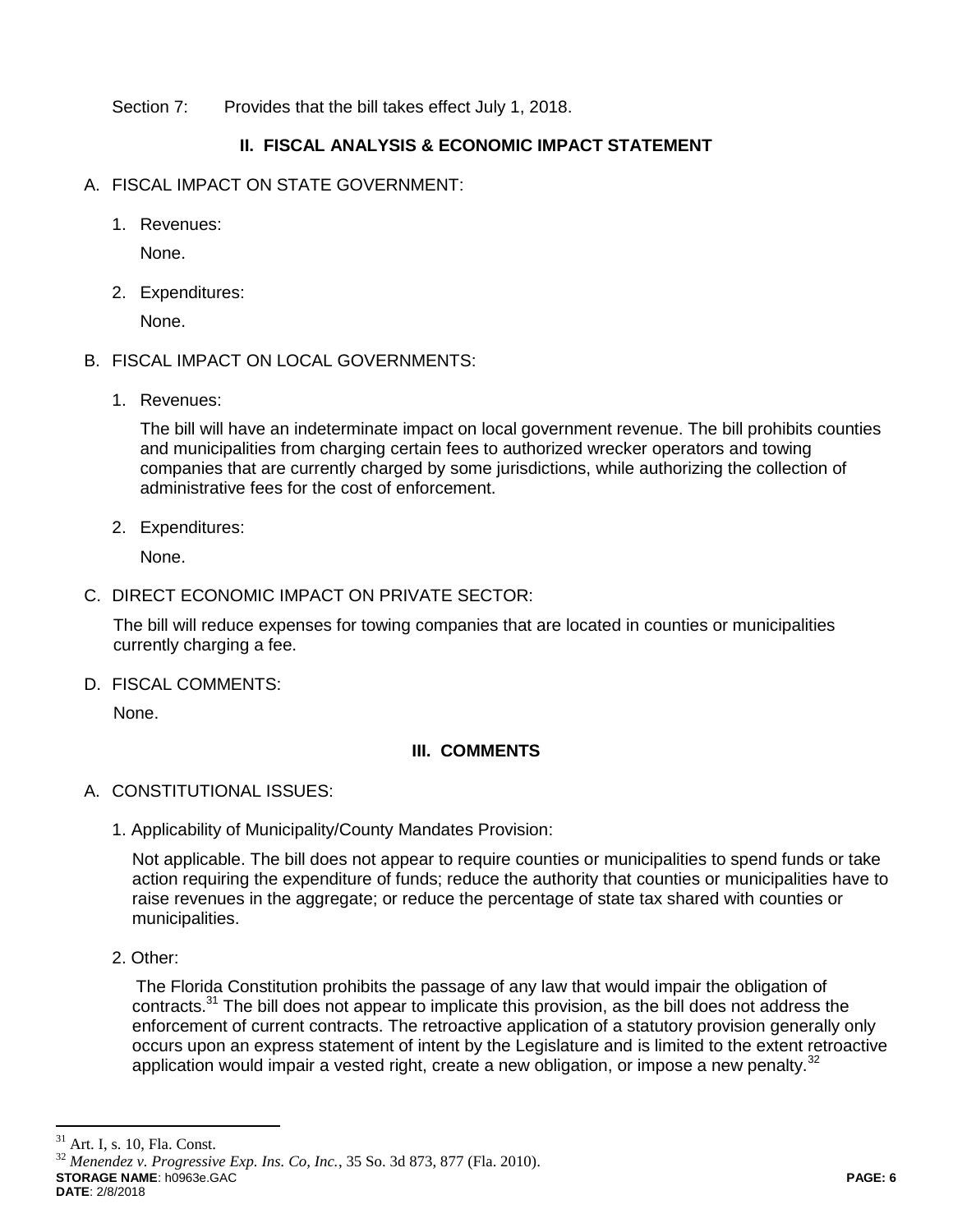# B. RULE-MAKING AUTHORITY:

The bill does not provide rulemaking authority or require executive branch rulemaking.

C. DRAFTING ISSUES OR OTHER COMMENTS:

None.

# **IV. AMENDMENTS/ COMMITTEE SUBSTITUTE CHANGES**

None.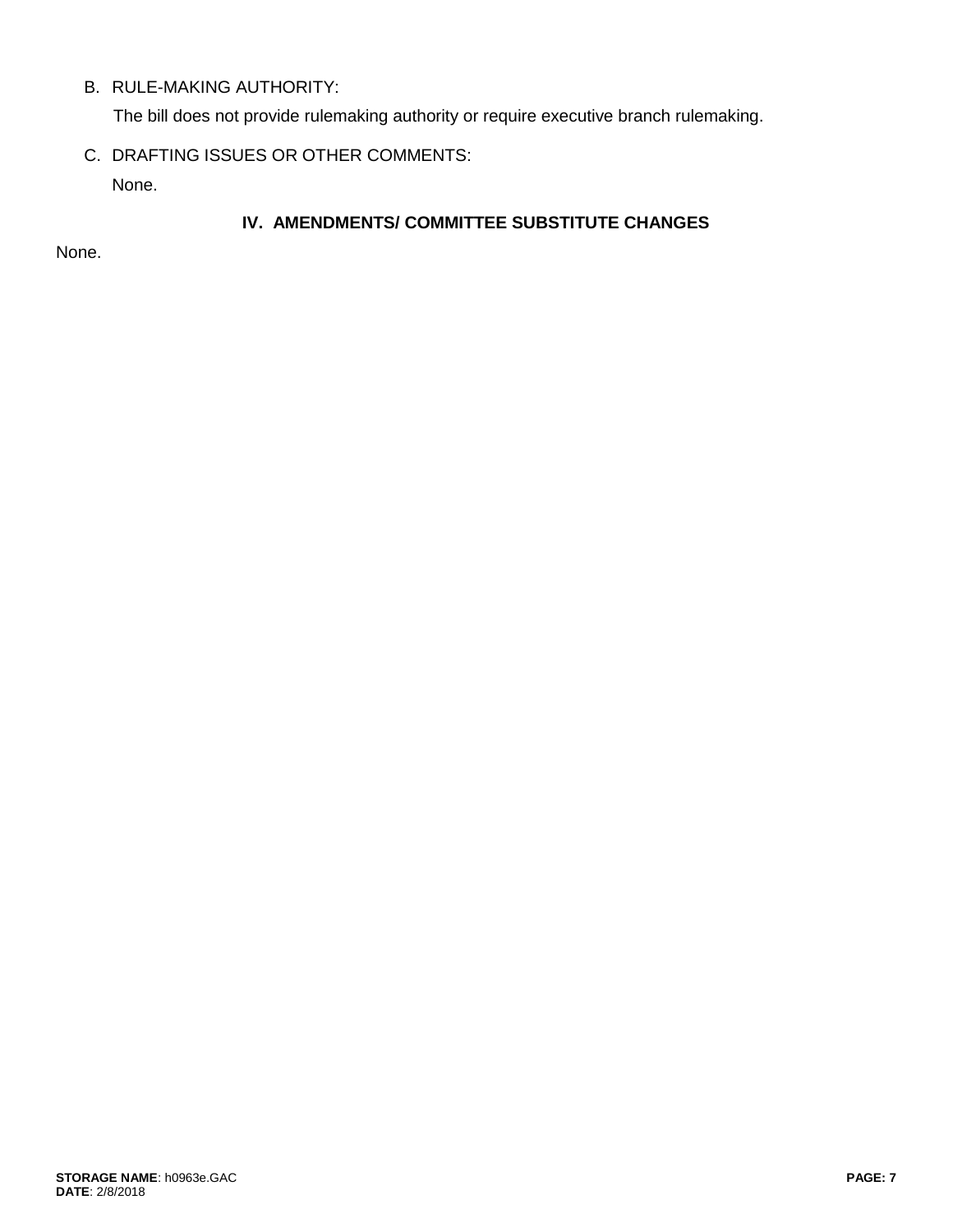# **APPENDIX A**

| TR SPRINGS |
|------------|
| POLICE     |
|            |
|            |

# NOTICE OF RIGHT TO HEARING

|            | Case#  |  |
|------------|--------|--|
| Dated this | day of |  |

# **HAND DELIVERED TO:**

| NAME:    |  |
|----------|--|
| ADDRESS: |  |
| 12/1.7   |  |

| ME            |             |  |
|---------------|-------------|--|
| <b>DRESS:</b> |             |  |
|               | <b>COLT</b> |  |

#### **SECTION 1:**

|                                                                                                                                  | The following property was taken on the<br>on or about<br>hours by<br>20<br>day of                                                                                                                                                                                                                                                                                                                                                                                                                                                                                                                                                                                                                                                                                                                                                                                                                                                                                                                                                                                                                                                                                                                                                                                                                                                                                                                       |
|----------------------------------------------------------------------------------------------------------------------------------|----------------------------------------------------------------------------------------------------------------------------------------------------------------------------------------------------------------------------------------------------------------------------------------------------------------------------------------------------------------------------------------------------------------------------------------------------------------------------------------------------------------------------------------------------------------------------------------------------------------------------------------------------------------------------------------------------------------------------------------------------------------------------------------------------------------------------------------------------------------------------------------------------------------------------------------------------------------------------------------------------------------------------------------------------------------------------------------------------------------------------------------------------------------------------------------------------------------------------------------------------------------------------------------------------------------------------------------------------------------------------------------------------------|
|                                                                                                                                  | members of the Winter Springs Police in the vicinity of<br>because the<br>undersigned police officer has probable cause to believe that the vehicle:                                                                                                                                                                                                                                                                                                                                                                                                                                                                                                                                                                                                                                                                                                                                                                                                                                                                                                                                                                                                                                                                                                                                                                                                                                                     |
|                                                                                                                                  |                                                                                                                                                                                                                                                                                                                                                                                                                                                                                                                                                                                                                                                                                                                                                                                                                                                                                                                                                                                                                                                                                                                                                                                                                                                                                                                                                                                                          |
| $\mathcal{L}_{\mathcal{M}}$                                                                                                      | Was used to facilitate the commission or attempted commission of an act of prostitution, assignation or lewdness as<br>defined in §796.07, F.S. or the exposure of sexual organs as set forth in section 800.03 F.S.                                                                                                                                                                                                                                                                                                                                                                                                                                                                                                                                                                                                                                                                                                                                                                                                                                                                                                                                                                                                                                                                                                                                                                                     |
| an a                                                                                                                             | Was knowingly used in the commission of any misdemeanor act of possession or attempted possession of any controlled<br>substance as defined in section 893.02 F.S.                                                                                                                                                                                                                                                                                                                                                                                                                                                                                                                                                                                                                                                                                                                                                                                                                                                                                                                                                                                                                                                                                                                                                                                                                                       |
| $\frac{1}{2}$<br>$\frac{1}{2}$<br><b>SE</b><br>讔<br>$\mathcal{L}_{\mathcal{A}}$<br>$\overline{\phantom{a}}$<br>П<br>$\mathbb{R}$ | Was used, intented or attempted to be used, to facilitate the commission of any misdemeanor violation of Chapter 893 F.S.<br>Was used, intented or attempted to be used, to facilitate the commission of any misdemeanor violation of section 316.061 F.S.<br>Was used, intented or attempted to be used, to facilitate the commission of any misdemeanor violation of section 322.34 F.S.<br>Was operated by a person driving under the influence defined in section 316.193 F.S. when such violation is a misdemeanor.<br>Was used in the commission of the offense of driving without a valid license or permit in violation of 322.03 F.S.<br>Was being operated on a public street and is not covered by liability insurance as required by Chapter 324 F.S.<br>Was used in the commission of the misdemeanor offense of criminal mischief in violation seciton 806.13 F.S.<br>Was used to dump litter in any manner prohibited by section 403.413(4) F.S. exceeding 15 lbs. or 27 cu. ft. in volume not<br>exceeding 500 lbs. or 100 cu. ft. and not for commercial purposes.<br>Was being operated by a person presenting proof of insurance in violation of section 316.646(4) F.S. knowingly not in force.<br>Was parked in a way impeding traffic, creating a hazard, obstructing a street or city utility or left unattended because the<br>driver was taken into custody by law enforcement. |

| described as: YEAR<br><b>MAKE</b><br><b>VIN/HIN</b> | Such property is being held pending civil proceedings under Winter Springs Code, Section 12 and is<br><b>COLOR</b><br>MODEL<br>TAG<br><b>STATE</b><br>ᆋ |
|-----------------------------------------------------|---------------------------------------------------------------------------------------------------------------------------------------------------------|
| Other                                               |                                                                                                                                                         |
| And is currently being held at:                     |                                                                                                                                                         |
| Tri-County Towing                                   | Winter Springs Police Department                                                                                                                        |
| 1155 Belle Ave                                      | 300 N. Moss Rd.                                                                                                                                         |
| Winter Springs, FL 32708                            | Winter Springs, FL 32708                                                                                                                                |
| (407) 695-4400                                      | (407) 327-1000                                                                                                                                          |
| Received By (Operator/Owner)                        | Received By (Operator/Owner)                                                                                                                            |
| Signed                                              | Print                                                                                                                                                   |
| Delivered By (Officer/Clerk)                        | Delivered By (Officer/Clerk)                                                                                                                            |
| Signed                                              | Print                                                                                                                                                   |
| 2013-17 B Ch. XX Notice of Hearing                  | Page 1 of 2                                                                                                                                             |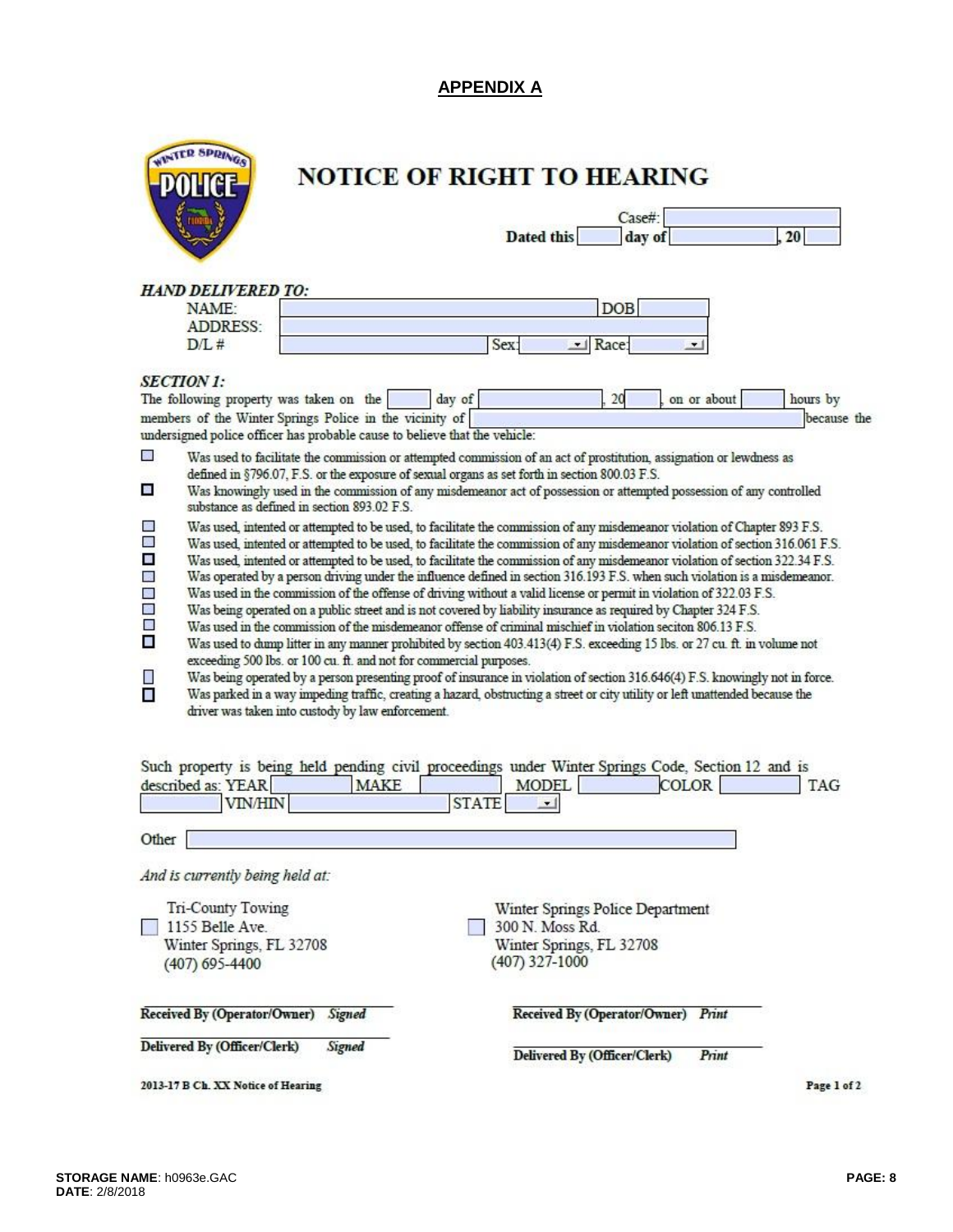### **SECTION 2:**

Pursuant to City Code, Section 12-100 the owner has the right to request a hearing in the following manner:

Within seven (7) business days of receipt of this notice, the owner, co-owner or lienholder may request a hearing by delivering to the Police Department, at 300 N. Moss Rd., Seminole County, Winter Springs, Florida 32708, a written request for a hearing.

Such request for a hearing shall include a valid telephone number and correct address where the owner, co-owner, or lienholder may be contacted.

The written notice must be received by the Police Department within the allotted time or the right to a hearing shall be deemed to be waived.

#### **SECTION 3:**

In order to retrieve the above described vehicle, the owner has the below options:

#### Owner, Co-Owner, or Lienholder Requesting a Hearing:

The Owner, Co-Owner, or Lienholder may secure release of the vehicle by posting a bond (cash, money order, or certified check payable to the City of Winter Springs) in the amount of \$550.00 submitted to the towing company. The Owner, Co-Owner, or Lienholder may then take possession of the vehicle from the towing company after payment of towing and storage charges payable to the towing company.

The Owner, Co-Owner, or Lienholder may leave the vehicle impounded and request a hearing directly from the police department Support Services Bureau.

#### Owner, Co-Owner, or Lienholder Waiving a Hearing and Submitting Civil Penalty:

The Owner, Co-Owner, or Lienholder may secure release of the vehicle by submitting a civil penalty (cash, money order, or certified check payable to the City of Winter Springs) in the amount of \$250.00 and submitted to the towing company during business hours.

The Owner, Co-Owner, or Lienholder then may receive the vehicle from the towing company after payment of towing and storage charges payable to the the towing company.

An executed written waiver shall bind both the owner and co-owner except as otherwise provided herein.

**WSPD Form XX** 

Page 2 of 2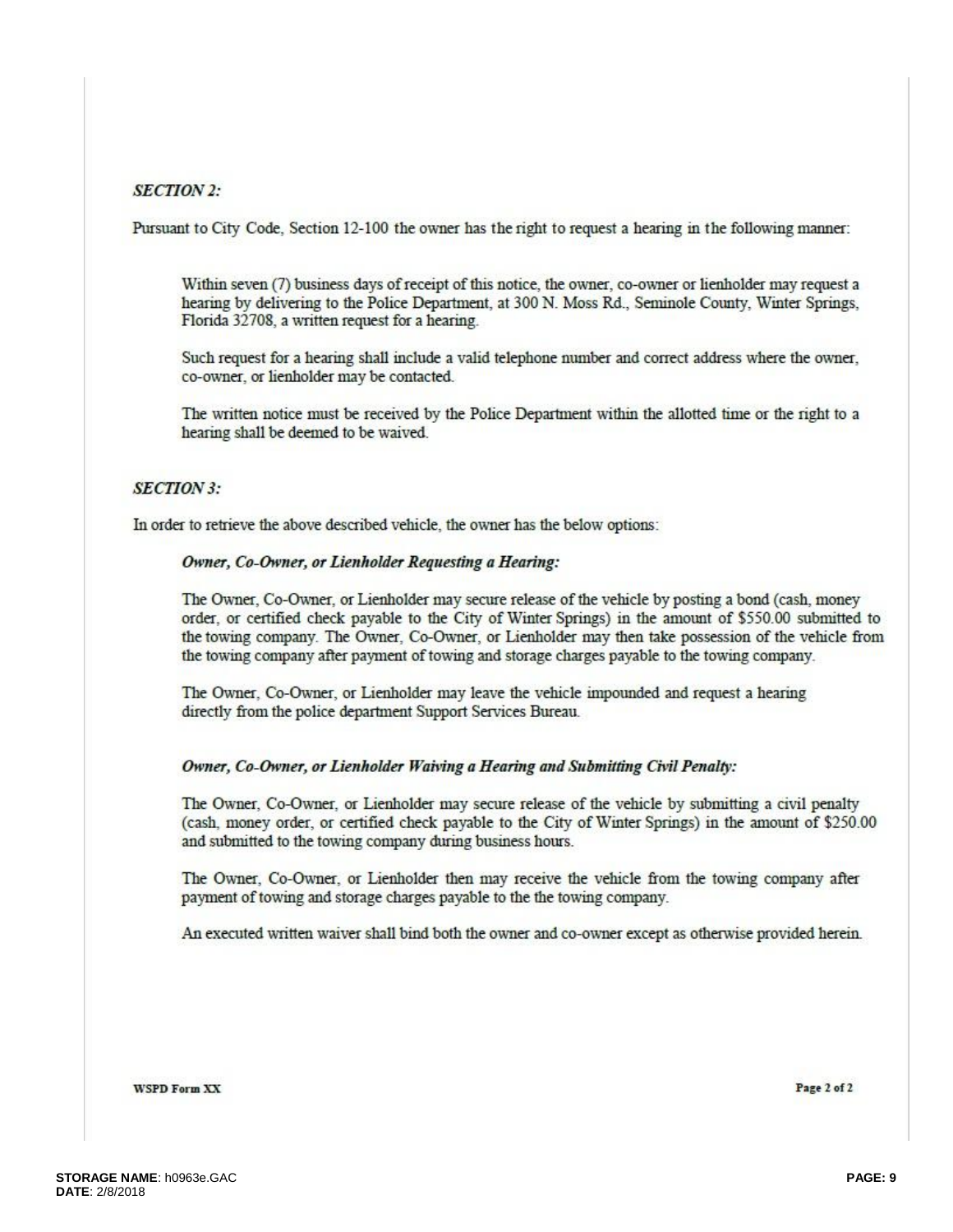#### **APPENDIX B**

#### AGREEMENT FOR WRECKER TOWING AND STORAGE SERVICES

THIS AGREEMENT FOR WRECKER TOWING AND STORAGE SERVICES, made and 5 day of MAY entered into this 2010 by and between the CITY OF SARASOTA, FLORIDA, a municipal corporation, hereinafter referred to as "CITY," and J & G WFR, INC. DBA DIRECT TOWING, a Florida corporation, hereinafter referred to as "DIRECT".

#### WITNESSETH:

WHEREAS, CITY has publicly announced an Invitation to Bid to obtain annual wrecker towing and storage services on an as needed basis pursuant to Invitation to Bid No. 10-08MK; and

WHEREAS, DIRECT has submitted a responsive bid which has been accepted by CITY to provide the CITY with the annual wrecker towing and storage services on an as needed basis; and

WHEREAS, CITY and DIRECT desire to formalize the terms and conditions of DIRECT's performance of such services as set forth herein; and

WHEREAS, the City Manager, pursuant to Sarasota City Code Section 2-5 (3) v. is authorized to administratively approve and execute this Agreement on behalf of CITY so long as the total compensation paid to DIRECT during the entire term of this Agreement, as may be extended, does not exceed Two Hundred Thousand Dollars (\$200,000,00).

NOW. THEREFORE, IN CONSIDERATION OF THE FOREGOING AND THE MUTUAL COVENANTS CONTAINED HEREIN, IT IS AGREED AS FOLLOWS:

1. Definitions: The following terms shall have the meanings herein ascribed to them:

A. City Manager shall mean the City manager of the City of Sarasota, Florida, or his designee.

**B.** Police Chief shall mean the Chief of Police of the City of Sarasota, Florida, or his designee.

C. Project shall mean the Scope of Services to be performed by DIRECT in furtherance of this Agreement. The Scope of Services shall include all labor, materials, tools, equipment, insurance and the like required to perform vehicle and vessel towing and storage services within the boundaries of the towing area on an as needed basis for CITY. A more detailed description of the Scope of Services is set forth in the City of Sarasota Police Department Vehicle and Vessel Towing and Storage Services section found on pages 13 through 20, inclusive, of invitation to Bid No. 10-08MK. A copy of invitation to Bid No. 10-08MK, as well as the Bid Form submitted by DIRECT in response thereto, are on file in the offices of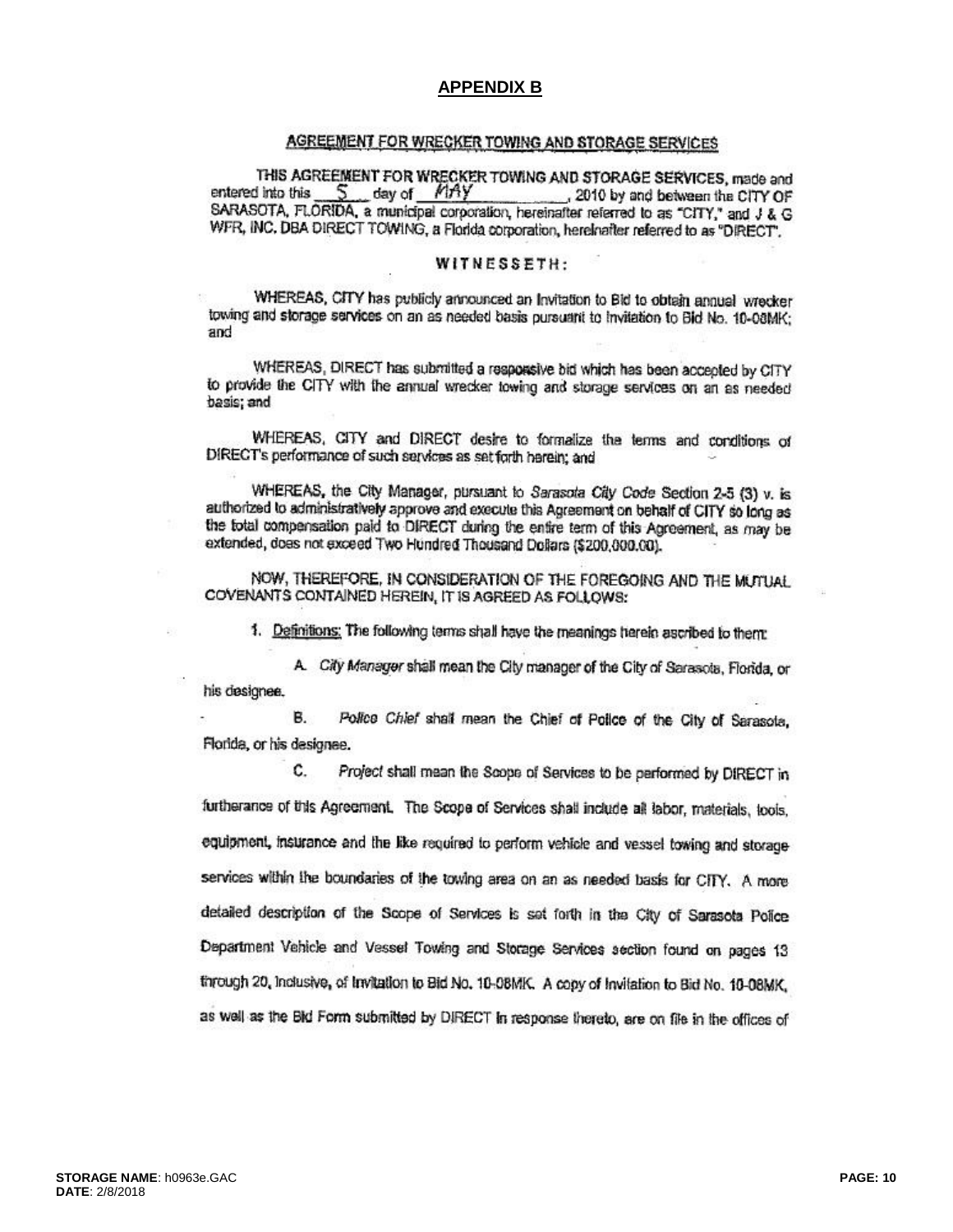the Financial Administration Purchasing Division of CITY. Invitation to Bid No. 10-08MK, as well as DIRECT's Bid Form submitted in response thereto are deemed incorporated by reference into this Agreement. DIRECT covenants to strictly comply with all of the terms and conditions of Bid No. 10-08MK as well as DIRECT's Bid Form submitted in response thereto. In the event of any conflict between the terms set forth in the main body of this Agreement and Invitation to Bid No. 10-08MK, the terms and conditions set forth in the main body of this Agreement shall control.

2. Scope of Services: DIRECT shall diligently and timely provide all labor, material and equipment required for the Scope of Services for the Project in strict conformance with Bid No. 10-08MK as well as DIRECT's Bid Form submitted in response thereto and in strict conformance with all the terms and conditions of this Agreement. The parties hereby agree to be bound by the terms and conditions set forth in Bid No. 10-08MK as well as DIRECT's Bid Form submitted in response thereto. The Police Chief will notify DIRECT when an assignment within the Project Scope of Services may be available. DIRECT covenants to provide the Project Scope of Services within the time limits set forth in Invitation to Bid No. 10-08MK.

3. Payment: In consideration for CITY providing DIRECT the opportunity to provide the Scope of Services, DIRECT agrees to pay CITY a fee in the amount of Ten Thousand One Hundred Fifty One and 00/100 Dollars (\$10,151,00) per month. Said payment shall be submitted to the CITY prior to the 10th day of each month. This monthly payment shall be due and payable by DIRECT to CITY in advance for each month during the term of this Agreement. Furthermore, in consideration of the CITY not placing, attempting to foreclose or foreclosing a vehicle impoundment lien upon a vehicle impounded pursuant to Section 33-271 of the Sarasota City Code, DIRECT agrees to waive any and all storage charges to which the CITY would be obligated to pay as a result of the operation of any provision of Chapter 323, Florida Statutes, on any vehicles impounded by the City and stored by DIRECT. As further

2